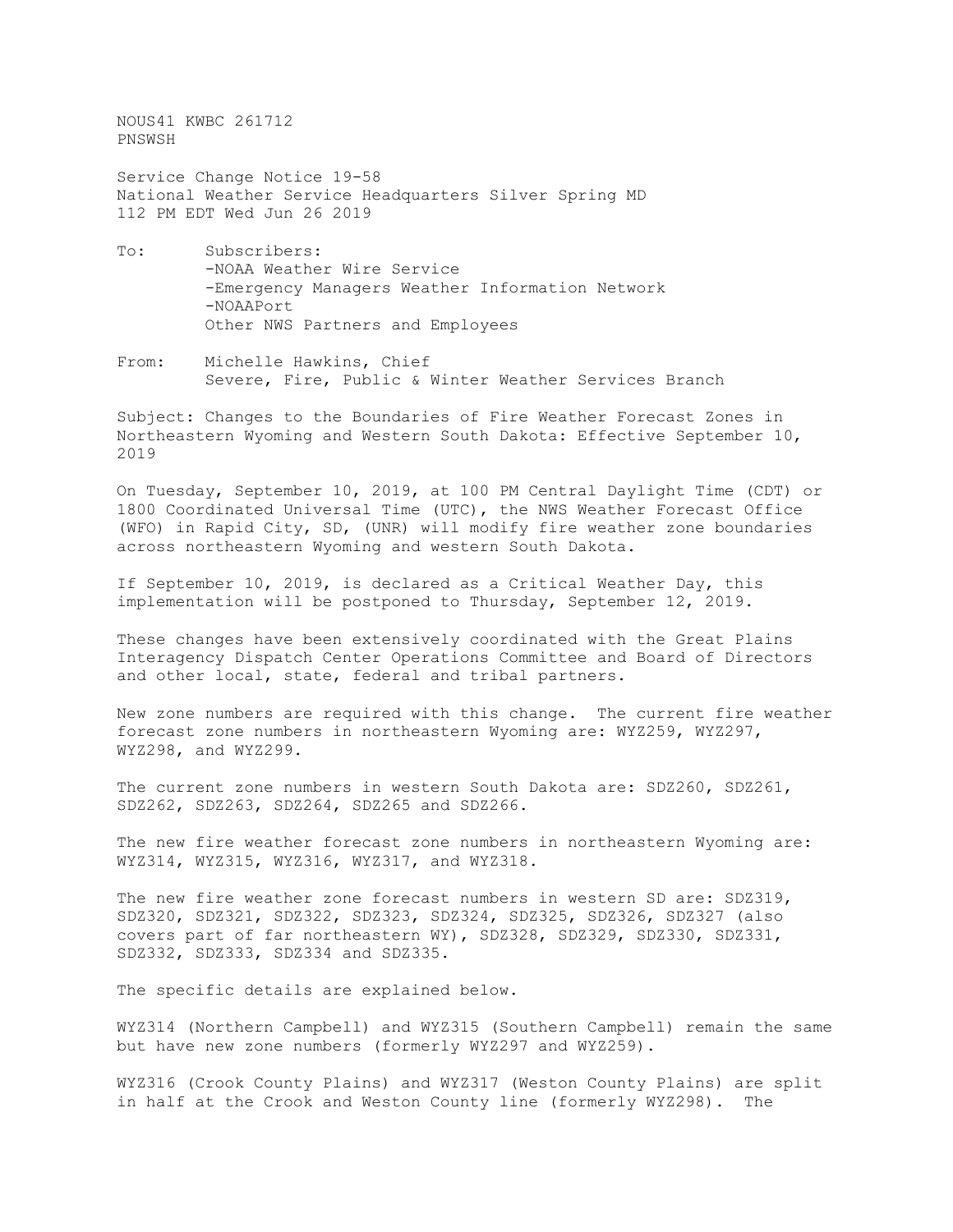climatology suggests that there are significant differences in relative humidity and wind speeds between these two new zones. Also, the far northeastern part of Crook County is split off from the Crook County Plains (see SDZ327 below for details).

WYZ318 (Wyoming Black Hills) remains the same but has a new zone number (formerly WYZ299).

SDZ319 (Northern Black Hills) excludes the northern foothills (formerly part of SDZ260) and includes parts of former SDZ262 (Southern Black Hills). This change is driven by the precipitation climatology to focus on the area that receives the greatest rainfall.

SDZ320 (Central Black Hills) excludes the eastern foothills and Southern Black Hills (both formerly part of SDZ262). This change is driven by the temperature and precipitation climatology, which differs from both the northern and southern Black Hills, as well as the eastern foothills.

SDZ321 (Southern Black Hills) excludes the central Black Hills and southern/eastern foothills (formerly part of SDZ262). This change is driven by the temperature and precipitation climatology, which differs from the rest of the Black Hills and surrounding foothills.

SDZ322 (Fall River County Area) excludes the Southern Black Hills and the plains of eastern Fall River and southern Oglala Lakota Counties (formerly part of zones SDZ262 and SDZ263). This change is driven by the warmer and drier climatology of the far southwestern South Dakota plains.

SDZ323 (Northern Foot Hills) is a subset of the Northern Black Hills (formerly SDZ260). The temperature and precipitation in this zone are notably different from the Northern Black Hills.

SDZ324 (Eastern Foot Hills) is a subset of the Northern and Southern Black Hills (formerly in zones SDZ260 and SDZ262). The temperature and precipitation are notably different in this zone from the Northern and Southern Black Hills.

SDZ325 (Custer County Plains) is a subset of the Southern Black Hills and Badlands Area (formerly in zones SDZ262 and SDZ264). The Custer County Plains have a notably different temperature, wind, and precipitation pattern than these former two zones.

SDZ326 (Pine Ridge Area) is a subset of the Southwestern South Dakota zone (formerly SDZ263). The elevated/forested area of the Pine Ridge results in a different wind flow, temperature and precipitation pattern when compared to the far southwestern part of South Dakota.

SDZ327 (Butte County Area) is a subset of the large Northwestern South Dakota zone (formerly SDZ261) and also includes far northeastern Wyoming, including Colony (formerly part of WYZ298). This change is a result of the temperature, precipitation and wind climatology for the area, which is notably different from places to the east.

SDZ328 (Perkins County) is a subset of the large Northwestern South Dakota zone (formerly SDZ261). This change is a result of the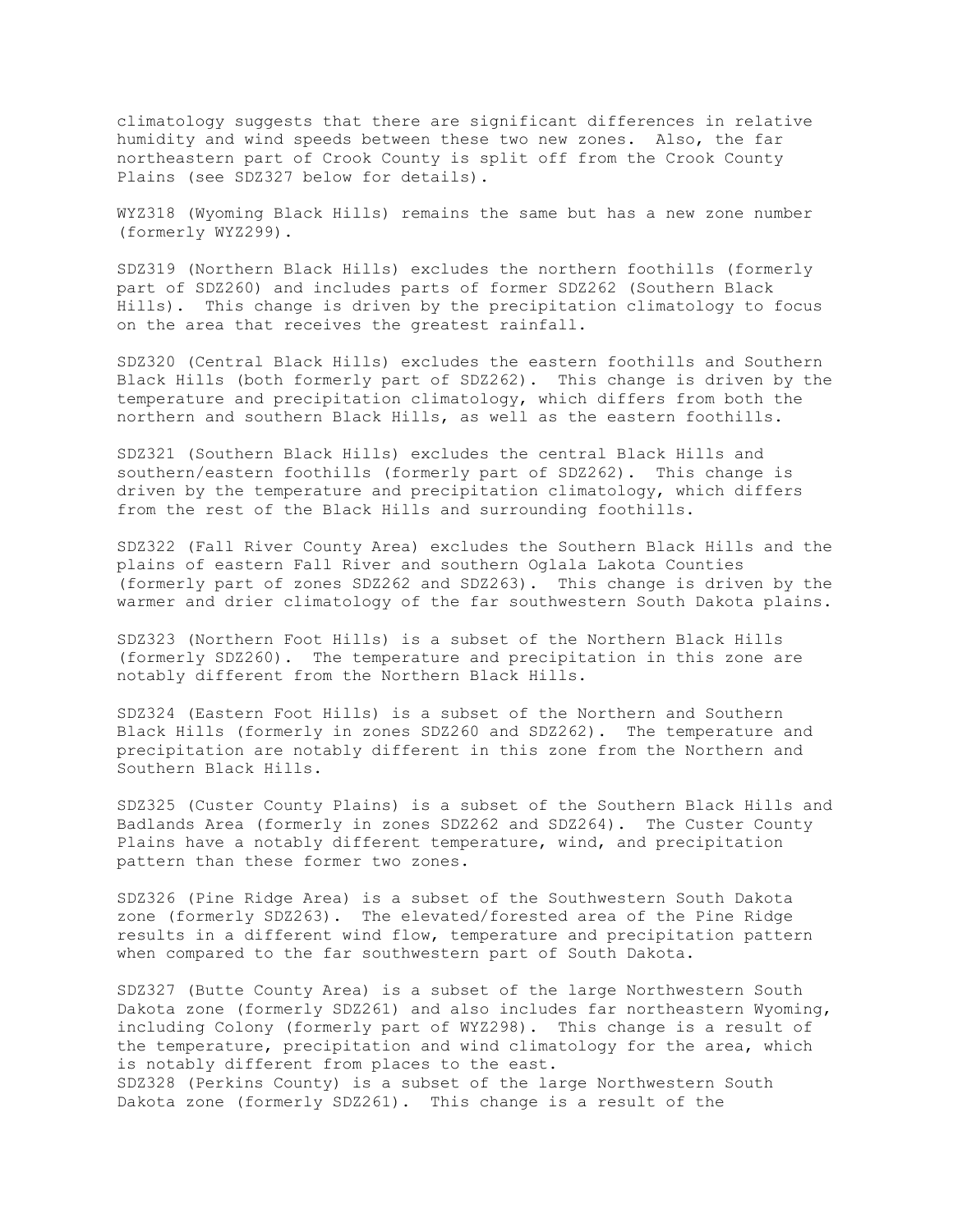temperature, precipitation and wind climatology for the area, which is notably different from places to the south and west.

SDZ329 (West Central Plains) is a subset of the large Northwestern South Dakota zone (formerly SDZ261). This change is a result of the temperature, precipitation, and wind climatology for the area, which is notably different from places to the northwest and north.

SDZ330 (Ziebach County) is a subset of the Central South Dakota zone (formerly SDZ266). This change is related to the downslope and upslope flow differences to the north and south of the Cheyenne River.

SDZ331 (Haakon County Area) is a subset of the Central South Dakota, Badlands Area, and South Central South Dakota zones (formerly SDZ266, SDZ264, and SDZ265, respectively). There are notable differences in the climatology between this new zone and the former zones.

SDZ332 (Badlands Area) closely resembles the previous Badlands Area (formerly SDZ264) but has been refined to better represent the actual Badlands boundary as well as the terrain.

SDZ333 (Bennett County Area) is a subset of South Central South Dakota (formerly SDZ265). The temperature and precipitation climatology supports a break in this zone.

SDZ334 (Mellette and Todd Counties) is a subset of South Central South Dakota (formerly SDZ265). The temperature and precipitation climatology supports a break in this zone.

SDZ335 (Tripp County) is a subset of South Central South Dakota (formerly SDZ265). The temperature and precipitation climatology supports a break in this zone, especially is it becomes notably more moist toward the east.

Table 1: Current fire weather zones and corresponding Universal Geographic Codes (UGC) for WFO Rapid City, SD

| UGC    | Current Fire Weather Zone Name |  |  |
|--------|--------------------------------|--|--|
|        |                                |  |  |
| WYZ259 | Southern Campbell              |  |  |
| WYZ297 | Northern Campbell              |  |  |
| WYZ298 | Crook and Weston County Plains |  |  |
| WYZ299 | Wyoming Black Hills            |  |  |
| SDZ260 | Northern Black Hills           |  |  |
| SDZ261 | Northwestern South Dakota      |  |  |
| SDZ262 | Southern Black Hills           |  |  |
| SDZ263 | Southwestern South Dakota      |  |  |
| SDZ264 | Badlands Area                  |  |  |
| SDZ265 | South Central South Dakota     |  |  |
| SDZ266 | Central South Dakota           |  |  |
|        |                                |  |  |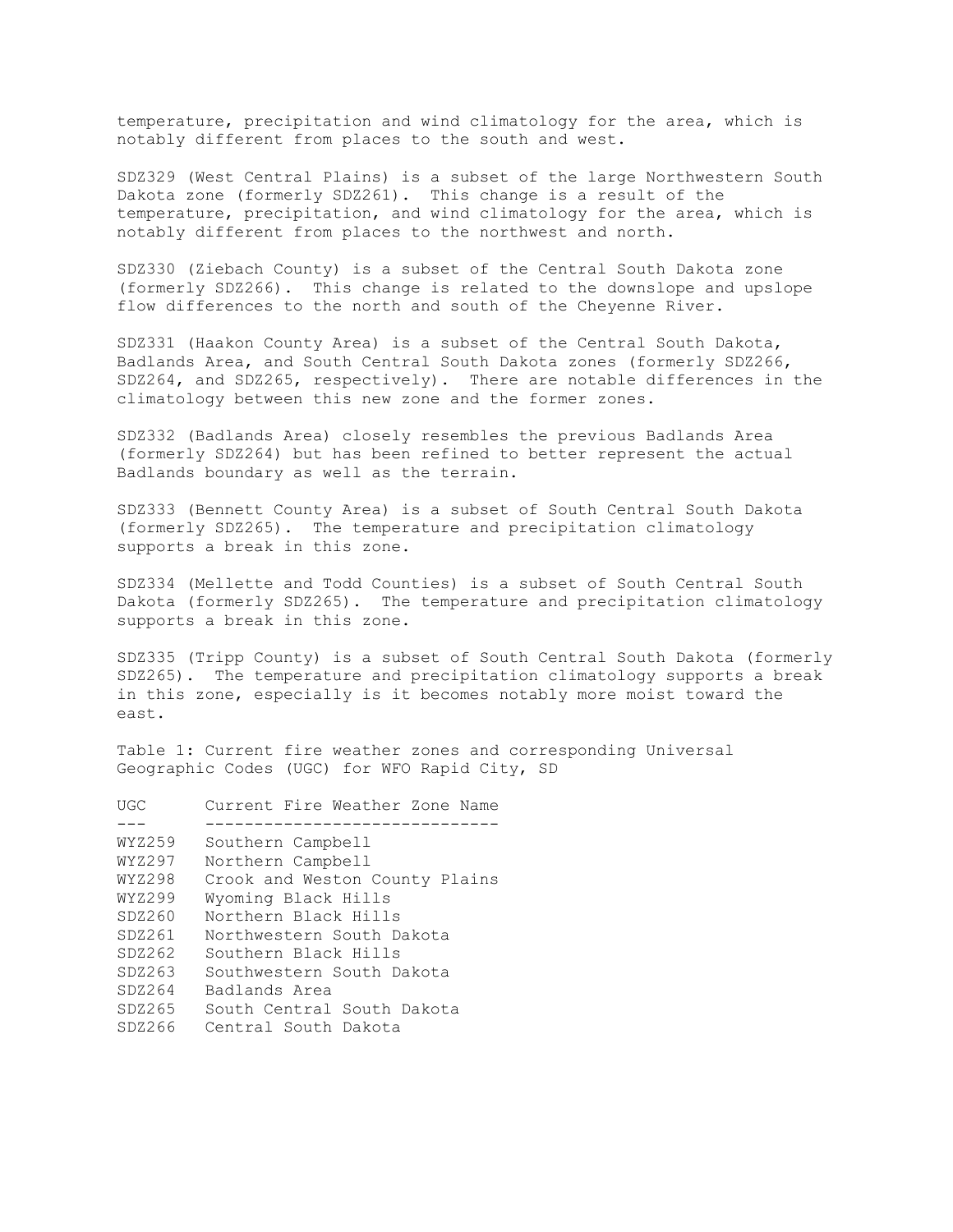Table 2: Fire weather zones and corresponding UGC for which WFO Rapid City, SD, will issue forecasts and warnings effective September 10, 2019

| UGC    | New Fire Weather Zone Name  |  |  |
|--------|-----------------------------|--|--|
|        |                             |  |  |
| WYZ314 | Northern Campbell           |  |  |
| WYZ315 | Southern Campbell           |  |  |
| WYZ316 | Crook County Plains         |  |  |
| WYZ317 | Weston County Plains        |  |  |
| WYZ318 | Wyoming Black Hills         |  |  |
| SDZ319 | Northern Black Hills        |  |  |
| SDZ320 | Central Black Hills         |  |  |
|        | SDZ321 Southern Black Hills |  |  |
| SDZ322 | Fall River County Area      |  |  |
| SDZ323 | Northern Foot Hills         |  |  |
| SDZ324 | Eastern Foot Hills          |  |  |
| SDZ325 | Custer County Plains        |  |  |
| SDZ326 | Pine Ridge Area             |  |  |
| SDZ327 | Butte County Area           |  |  |
| SDZ328 | Perkins County              |  |  |
| SDZ329 | West Central Plains         |  |  |
| SDZ330 | Ziebach County              |  |  |
| SDZ331 | Haakon County Area          |  |  |
| SDZ332 | Badlands Area               |  |  |
| SDZ333 | Bennett County Area         |  |  |
| SDZ334 | Mellette and Todd Counties  |  |  |
| SDZ335 | Tripp County                |  |  |
|        |                             |  |  |

Full, graphical descriptions of the old and new fire weather forecast zones are online at:

<http://www.weather.gov/unr/2019firezonechange>

Table 3: NWS watch, warning, and forecast products affected by these changes

| AWIPS ID                                                 | WFO Rapid City Product         |
|----------------------------------------------------------|--------------------------------|
|                                                          |                                |
| RFWUNR                                                   | Fire Weather Watch             |
| RFWUNR                                                   | Red Flag Warning               |
| FWFUNR                                                   | Fire Weather Planning Forecast |
| WMO Heading<br>WWUS83 KUNR<br>WWUS83 KUNR<br>FNUS53 KUNR |                                |

NWS partners and users will need to make necessary changes to their communications systems to accommodate these fire weather forecast zone changes.

A shapefile of the new fire weather forecast zones for WFO UNR is online at:

<https://www.weather.gov/gis/FireZones>